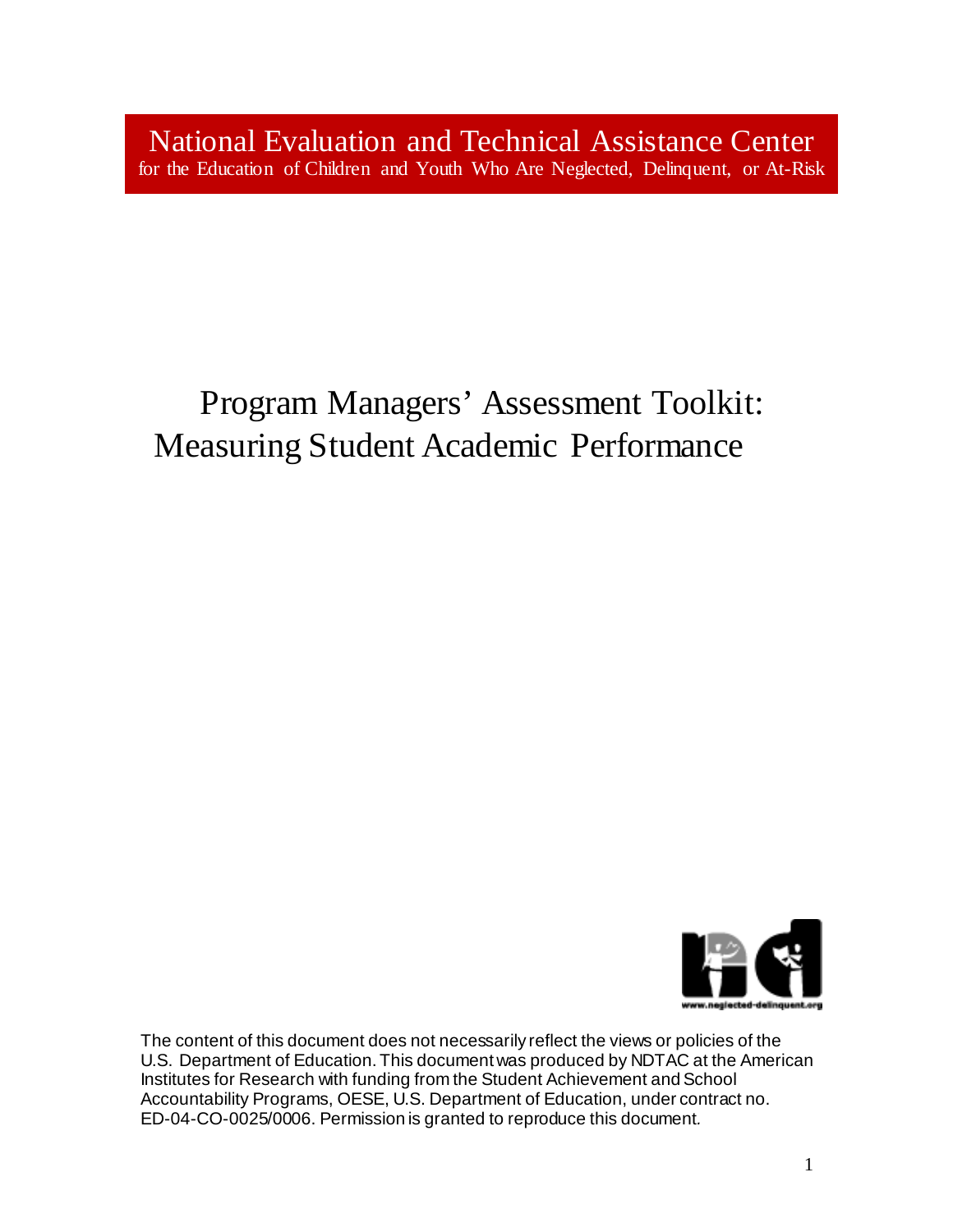# **Program Managers' Assessment Toolkit: Measuring Student Academic Performance**

# **Background**

 $\overline{a}$ 

In 2001, President Bush's No Child Left Behind (NCLB) education plan proclaimed that the nation's education programs would be held accountable for student outcomes across multiple domains including areas such as the education of youth who are neglected or delinquent (N or D) that have been largely overlooked in the past. At the most fundamental level, NCLB mandates that the young people residing in juvenile institutions receive the same educational opportunities as students in the general population.

While schools within juvenile institutions share many of the same characteristics and challenges of underperforming schools throughout the country—a disproportionately low income and minority population, a high proportion of English language learners (ELLs), and low parent involvement—educators of youth who are N or D face a variety of challenges unique to their environment. These include multiple-ability levels in a single classroom, a constantly changing classroom population, and an institutional philosophy that often places education second to security.<sup>[1](#page-1-0)</sup>

The educational instruction in N or D programs must be tailored to best meet the specific needs of their students, including a high proportion of students with learning disabilities and students who have been out of the classroom for months or years. As a result, N or D programs must have tools and processes in place to accurately assess both student academic status upon entry and the progress students make while enrolled. Ideally, these processes are built around the administration of a pre-post assessment in reading and math upon entry and (minimally) upon exit.

This Assessment Toolkit will discuss the benefits of pre-post assessments for N or D program managers and educators of youth who are N or D and provide tools and resources to help facility administrators use pre-post assessment for student and program improvement.

# **Why is collecting pre-post assessment data important?**

Academic assessment is an integral part of any student's educational experience. Consistently measuring and updating the academic achievement levels of students in education programs for youth who are N or D is especially important. As students leave facilities with little or no advanced notice, it is vital that their educational records are updated frequently so that the documentation that they bring to their next placement accurately reflects the progress they have made. In addition, using assessment data to make decisions allows teachers to target academic instruction and better prepare students for their transition out of the facility.

<span id="page-1-0"></span><sup>&</sup>lt;sup>1</sup> Wolford, B., Purnell, B., & Brooks, C. C. (2000). *Educating youthin the juvenile justice system*. Richmond, KY: NationalJuvenile Detention Association.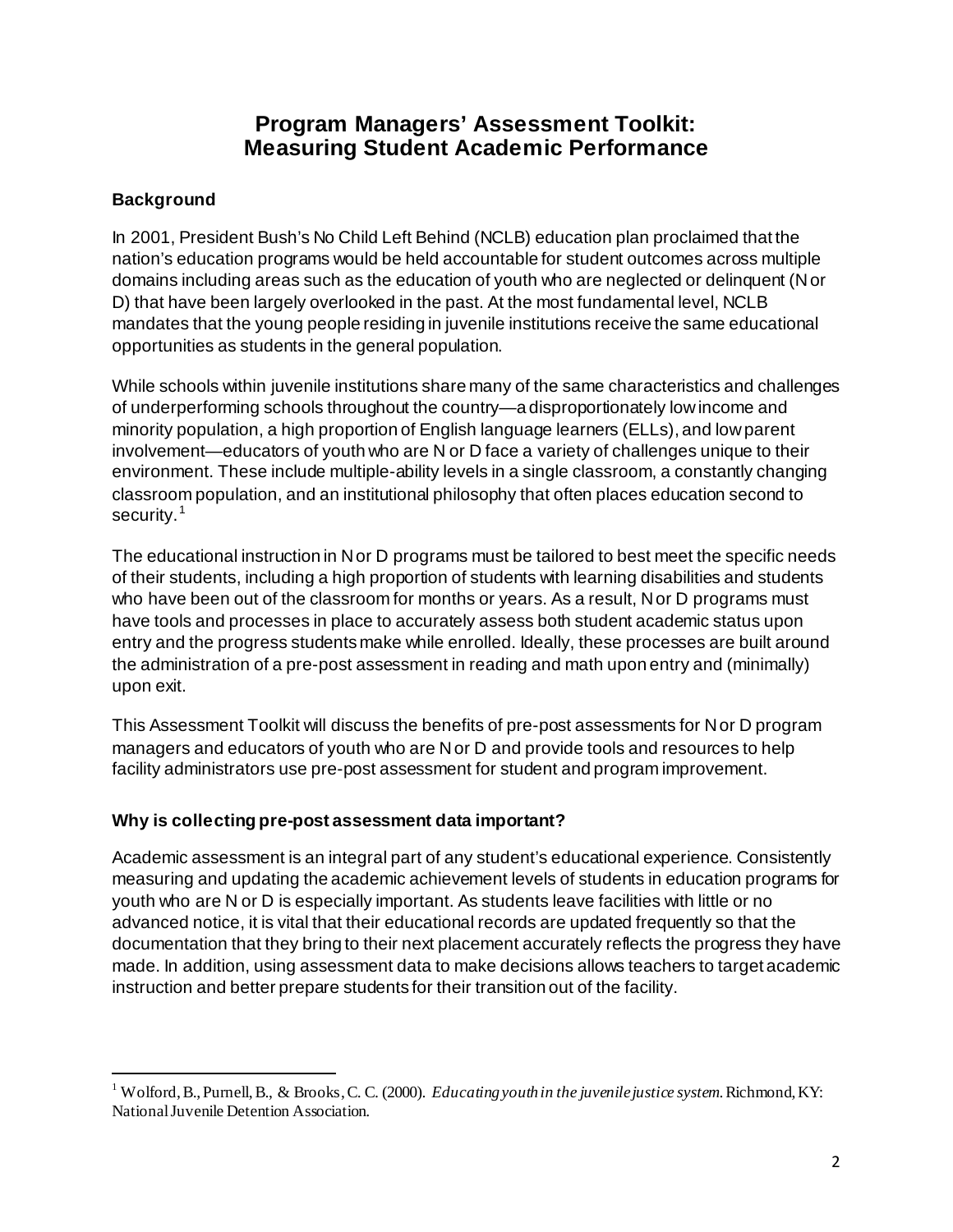### Accurately place students

Many students enter juvenile justice placement with incomplete academic histories and records. In order to accurately place new students in an appropriate educational program, teachers and administrators must have an understanding of their academic strengths and needs. Administering a pre-test is an efficient way to measure new students' abilities and begin planning instructional strategies. As the authors of *From Incarceration to Productive Lifestyle, Making the Transition: An Instructional Guide for Incarcerated Youth Education note:* "Facilitating learning is basically a *process* that begins with identifying what students need…They come from different educational backgrounds and learn at different paces. The teacher's ability to assess these differences will determine what, how, and when students will learn."<sup>[2](#page-2-0)</sup> The time that youth spend in residential programs is for many a rare opportunity to improve academically; efficient placement in the educational program will allow teachers and administrators to maximize that opportunity.

### Monitor student progress

 $\overline{a}$ 

In many facilities, the classroom is full of learners of a variety of ages, experiences, and abilities. In some cases the students come from, and will return to, a variety of schools and districts, each with their own standards and expectations. Many students involved in the juvenile justice or child welfare systems are functioning far below grade level and/or have special education needs that require an Individualized Education Plan (IEP).<sup>[3](#page-2-1)</sup> In order to meet these diverse student needs, correctional educators must be able to target instruction at the individual level. "Differentiated instruction can be the foundation of effective instruction… In order to plan differentiated instruction, teachers must have information based on learners'…strengths and needs."<sup>[4](#page-2-2)</sup> That information can be provided by pre-post assessment results.

Pre-post testing allows for real-time progress monitoring. Because multiple posttests can be administered throughout a student's enrollment, educational gains can be monitored and instruction can be adjusted appropriately. Measuring academic progress through appropriately administered pre-post tests can be a powerful tool in providing teachers feedback about how to better meet students' academic needs. In *Assessing Formative Assessment*, Matt Villano notes that "as teachers finish each lesson, instead of waiting for a high-stakes test at the end of the year, they do the assessment right then and there."[5](#page-2-3) Juvenile justice teachers in particular cannot wait for the results of annual State-required tests to assess student progress as many of their students will not be in the facility long enough for those results to be applicable. Frequent academic assessment helps teachers catch small problems before they escalate and ensure that students are actually learning what they are being taught.

<span id="page-2-0"></span><sup>2</sup> HudsonRiver Center forProgramDevelopment, Inc.(1995). *From incarcerationto productive lifestyle, making the transition: An instructional guide for incarceratedyoutheducation*.Glenmont,NY:Author.

<span id="page-2-1"></span><sup>3</sup> Rutherford, R.B., Bullis, M.,Anderson, C.W., &Griller-Clark, H.M. (2002). *Youth with disabilities in the corrections system: Prevalence rates and identification issues.* Washington, DC: Center for Effective Collaboration and Practice, American Institutes for Research.

<span id="page-2-2"></span><sup>&</sup>lt;sup>4</sup> Office of Vocational and Adult Education. (2005). *STAR Project Reading Toolkit—Pilot Version*. Washington, DC: Author.

<span id="page-2-3"></span><sup>&</sup>lt;sup>5</sup> Villano, M. (2006, January). Assessing formative assessment. Downloaded from www.techlearning.com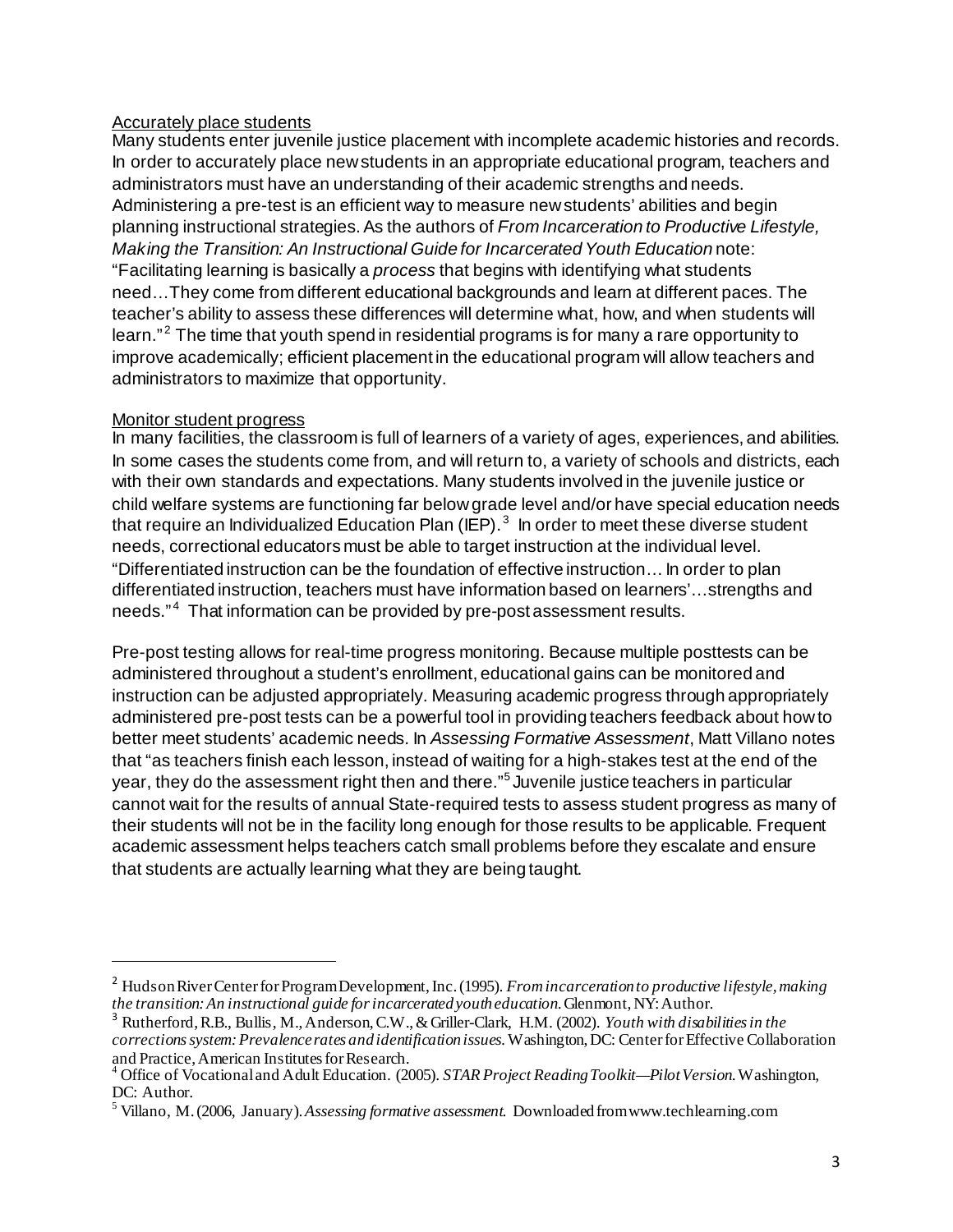# Document and share student progress

Pre-post testing is especially valuable to students who are neglected or delinquent because it allows teachers to document their individual academic gains. Not only can teachers use the gains students make from pretest to posttest as a powerful motivator to keep students invested in their education, assessment scores also communicate that progress to those outside the classroom, including parents, administrators, and educators at a student's next placement. Far too often, the hard work done by students and teachers to prepare for public school is negated when students arrive without the proper documentation of their achievement. At the very least, students waste valuable school days as they sit through a battery of placement tests, spend time in the wrong classes, or are required to repeat classes or grades. In the worst case scenario, students become so frustrated with the process of trying to reenroll in school that they drop out altogether. Using assessments to track student progress and recording those assessment results in student records can help ensure that students get credit for their work and are placed appropriately when they transition out of their current education program.

# **What are appropriate pre-post tests for the student population?**

In some facilities, assessment activities are focused on administering an annual State assessment. However, State assessments are generally not appropriate tools for N or D programs to use to demonstrate the progress of their students for several reasons:

- Scores cannot be used to see individual student gain (e.g., a student takes a fourthgrade test and then a fifth-grade test instead of the fourth-grade test again).
- The State assessment is usually not designed to be given more than once per year; hence, it is not an appropriate pre-post test.
- It cannot be used to track ongoing academic progress of students during their enrollment period.
- Most of the students will have entered and exited the N or D system before the one- year mark (only about 10 percent of students are in facilities for more than a year) and may not be enrolled during the administration of the Statewide test.<sup>[6](#page-3-0)</sup>

Furthermore, the characteristics of students served in N or D programs may not be adequately addressed by State assessments (e.g., students who enter below grade level or have special education needs). Facilities need to assess their population and select a test that: 1) is designed as a pre-post test, and 2) best meets the needs of the population they serve. NDTAC's *[A Brief](http://www.neglected-delinquent.org/nd/resources/spotlight/spotlight200604a.asp)  [Guide to Selecting and Using Pre-Post Assessments](http://www.neglected-delinquent.org/nd/resources/spotlight/spotlight200604a.asp)* contains valuable information on what to consider when selecting a pre-post assessment.

<span id="page-3-0"></span> $\overline{a}$ 

<sup>6</sup> Snyder,H.,& Sickmund,M.(1999). *Juvenile offenders and victims: 1999 national report*(p. 201). Washington,D.C.: Office of Juvenile Justice and Delinquency Prevention.

Data Source: Office of Juvenile Justice and Delinquency Prevention. Census of Juveniles in Residential Placement 1997 [machine-readable data file].Washington, D.C.:OJJDP, 1998. Available at:

<https://www.ncjrs.gov/html/ojjdp/nationalreport99/toc.html>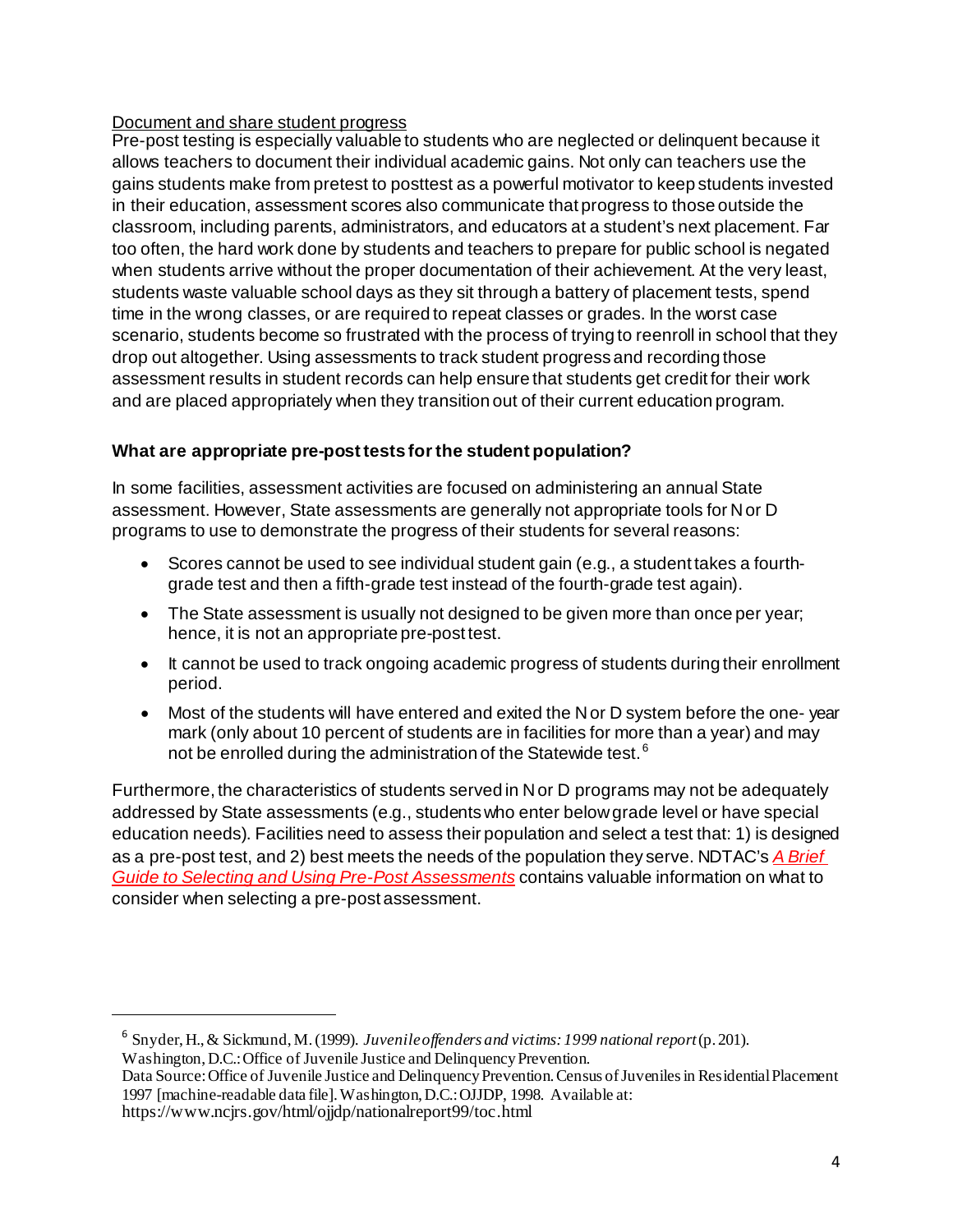## **Data collection and reporting: Where does my facility stand?**

A series of tables accompany this toolkit for program managers to use when examining pre-post assessment procedures and student academic progress. Completing the tables can provide an opportunity to reflect on which data related to pre-post assessment practices and results are currently available. The tables may also be used to develop a history and record of procedures for new employees, and to establish a baseline on which to track improvements and set new goals.

Two versions of these tables are available. The PDF version is appended to this document for those who prefer to complete the tables on paper. A downloadabl[e Excel file](http://www.neglected-delinquent.org/nd/resources/toolkits/tool_prepost_practitioners_tables.xls) provides an electronic version of the data tables. Each table provides fields to enter data, a place to set goals relevant to each data collection point, and space to document the steps needed to achieve those goals. The Excel tables allow for the entry of data at several points in time, can be used to track facility progress, and also feature **graphs** generated from the data entered.

### Using the data collection tables

Following is a description of the tables and issues to consider around pre-post testing. Consider expanding on and tailoring the questions in this toolkit to better address the needs of your facility.

### *Table 1: Documenting Process and Procedures*

Before completing the data collection tables, take a moment to consider the questions in the Documenting Process and Procedures table. Use this table to identify the tests selected for monitoring student progress in reading and math, document the procedures for how/why these tests were selected, and note the procedures related to administration and tracking data. Are any of the assessments being used for pre-post assessment purposes? If so, were those assessments intended for pre-post use (as indicated by the publisher)? Additional information regarding selection and appropriate administration of pre-post assessments can be found in NDTAC's *[A Brief Guide to Selecting and Using Pre-Post Assessments](http://www.neglected-delinquent.org/nd/resources/spotlight/spotlight200604a.asp).*

### *Table 2: Pretesting Procedures*

Does the facility assess students' academic ability upon entry? Is there a system in place to ensure that such assessment takes place in a timely manner? Many students arrive at a new placement with incomplete education records, making assessment essential to placing them in an appropriate education program. While there are a number of valid reasons why students might not be given an academic assessment on their first day in a facility (students may be struggling with substance use issues or too traumatized by their new placement to concentrate), every effort should be made to ensure that the majority of students are assessed soon after entry into the facility and all students are assessed within 30 days of entry.

### *Table 3: Posttesting Procedures*

Do students in the facility complete posttests in math and reading? Are the results of these posttests used to guide student instruction? While it is essential that posttests are administered at least once before the student leaves the facility in order to ensure that the student has updated academic achievement records, many pre-post assessments are designed for multiple posttests, allowing the results to be used to track student progress and guide instructional decisions.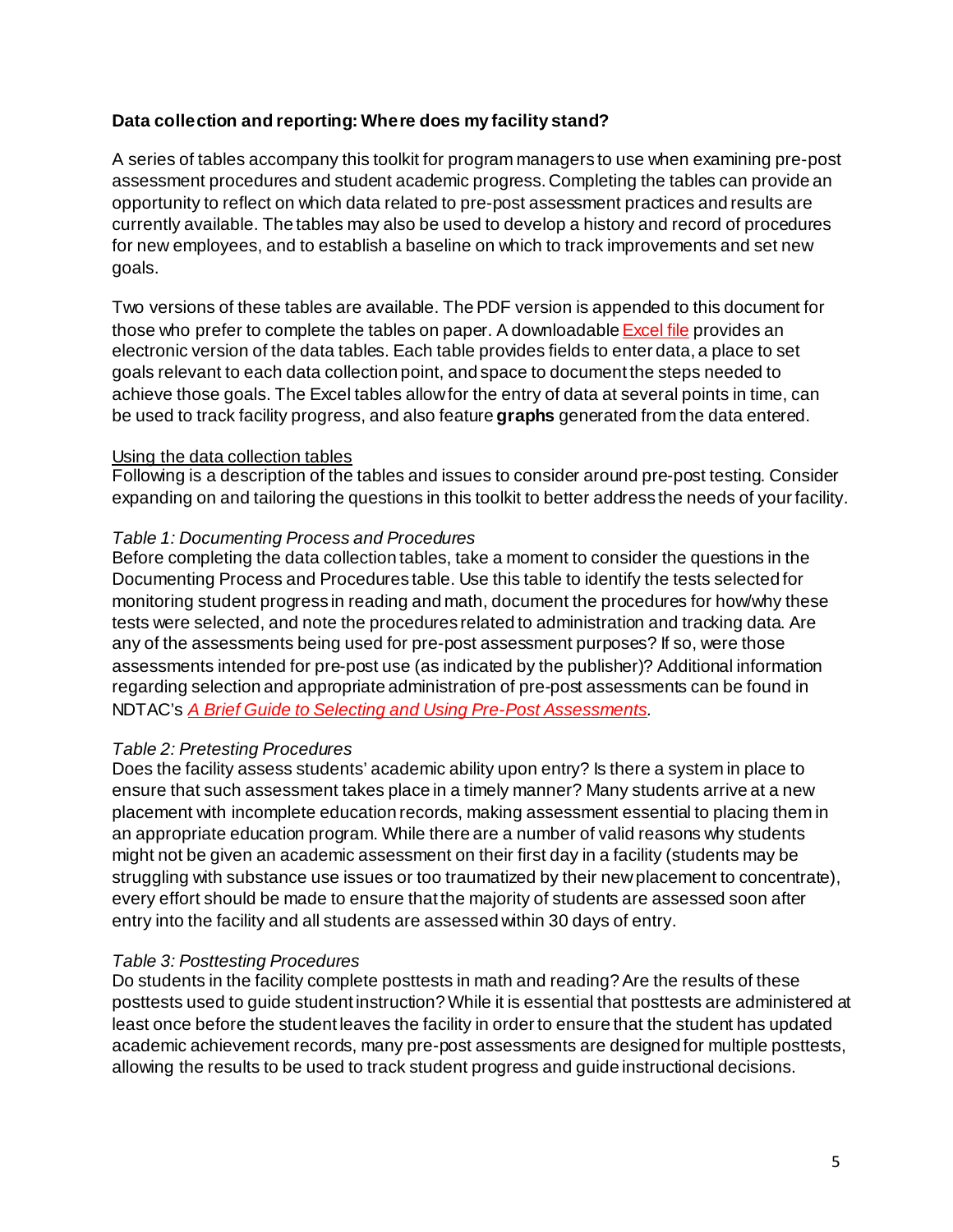### *Table 4: Records Procedures*

How often are records updated in the facility? What percentage of students leave the facility with current records? Update academic records often, noting assessment scores (when available), grades, and credits earned in each subject. Updating student records on a regular basis ensures that they accurately reflect students' needs and accomplishments should they be transferred with little or no warning.

#### *Table 5: Student Progress*

Take advantage of the information provided by the data collection as an opportunity to reflect on the educational services offered by the facility. Based on changes in students' achievement in math and reading, what is the facility doing well across all students? Are there any areas in which the facility as a whole appears to be struggling? Are there particular students or particular teachers who might warrant more intensive intervention or assistance?

### **Something to think about**

A number of factors impact student learning beyond what happens in the classroom. While this toolkit is focused primarily on assessment in math and reading, to best understand a student's situation we must also take into account all of the confounding factors that interact with his or her ability to perform academically, including mental, emotional, behavioral, and learning disorders. Does student assessment in your facility include the following components?

- $\Box$  Mental health
- $\square$  Physical health
- □ Emotional/Behavioral health
- $\Box$  Substance abuse
- $\Box$  Special education status<sup>\*</sup>
- □ Vocational/Life skills
- $\Box$  Student goals

\*Facilities should be know ledgeable of the requirements of the Individuals w ith Disabilities Education Act (IDEA) as they apply to youth w ho are neglected or delinquent. Additional information on IDEA and students w ith disabilities can be found at **[http://www.neglected-delinquent.org/nd/resources/policy\\_portal.asp#idea](http://www.neglected-delinquent.org/nd/resources/policy_portal.asp#idea)**

#### **Beyond data collection and review**

As detailed in the tables, program managers should take the time to examine the procedures in place for effectively administering pre-post assessments, the program's ability to transfer thorough and meaningful student academic information, and the actual results of the students' assessments. As the program manager, you should use the information to reflect on where your program stands, to set realistic goals, and to identify concrete steps toward achieving them. Some goals may take longer than others and will require the involvement of and commitment from additional staff. You should plan to conduct another assessment in 6 or 12 months, understanding that some areas, such as student academic progress, might require review more frequently than others.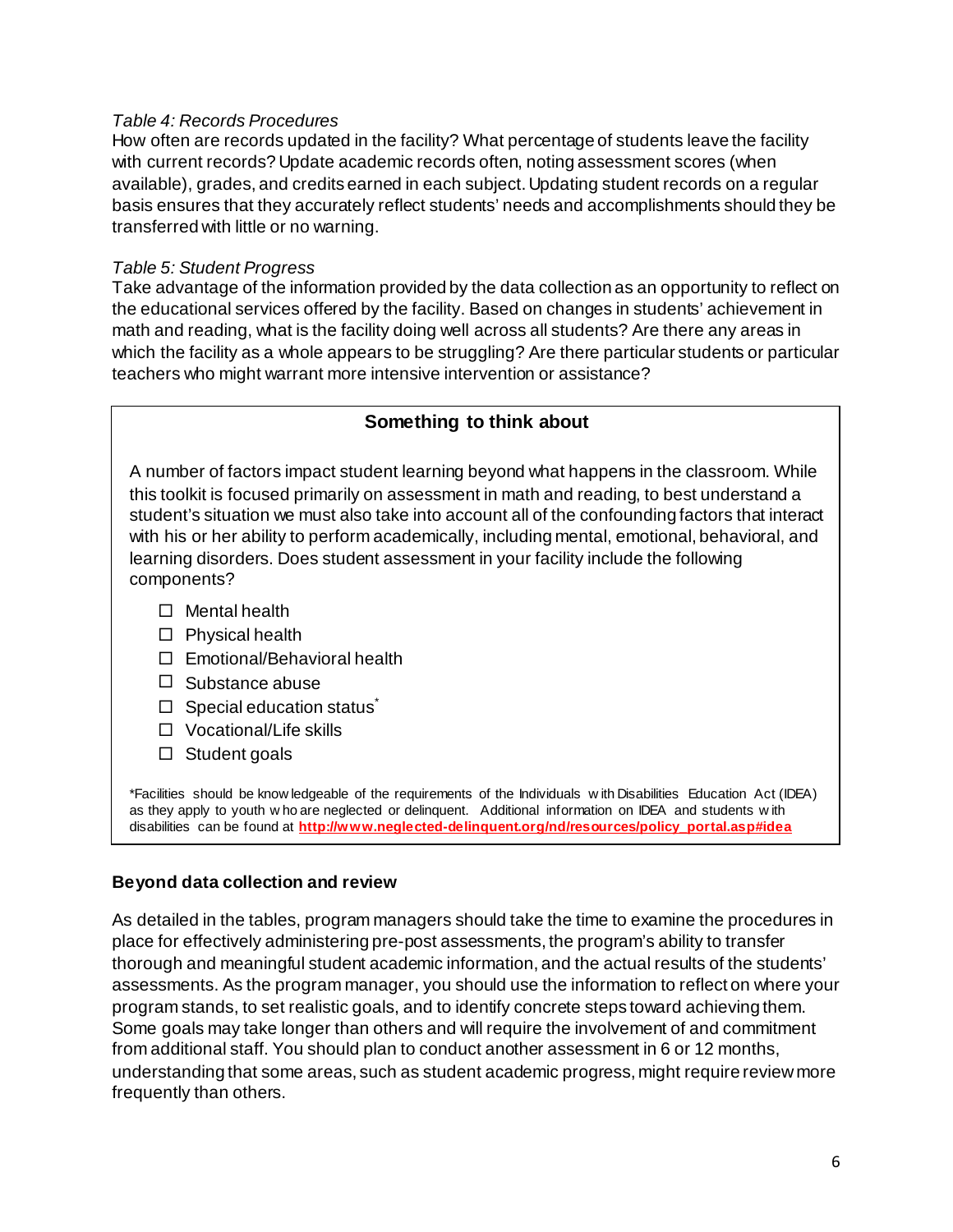The bottom line is that "assessment data is only as good as the actions that arise from it."<sup>7</sup> For educators of youth who are N or D, the actions that arise from data collection should be threefold:

- 1. Student assessment data should be analyzed so that instructional decisions can be made that reflect individual student needs.
- 2. Student achievement data should be analyzed at the facility level to guide program-level decisions regarding curricula, training, and resources.
- 3. Student assessment data should be collected and recorded on a regular basis to ensure that student records accurately reflect student progress and achievements.

### **Additional assistance**

l

If the results of the data collection exercise indicate specific technical assistance or training needs, contact those administrators responsible for N or D education programs at the State level; these individuals may include your State's Title I, Part D coordinator or the administrators of those agencies responsible for youth who are N or D in your State (e.g., department of juvenile justice or child welfare). Contact information for these individuals, as well as contact information for your State's NDTAC liaison, can be found a[t www.neglected-delinquent.org](http://www.neglected-delinquent.org/). If you have any questions regarding this toolkit, please contact NDTAC by email at [NDTAC@air.org.](mailto:NDTAC@air.org)

<span id="page-6-0"></span><sup>7</sup> Villano, M. (2006, January).*Assessing formative assessment.* Downloaded fro[mwww.techlearning.com](http://www.techlearning.com/)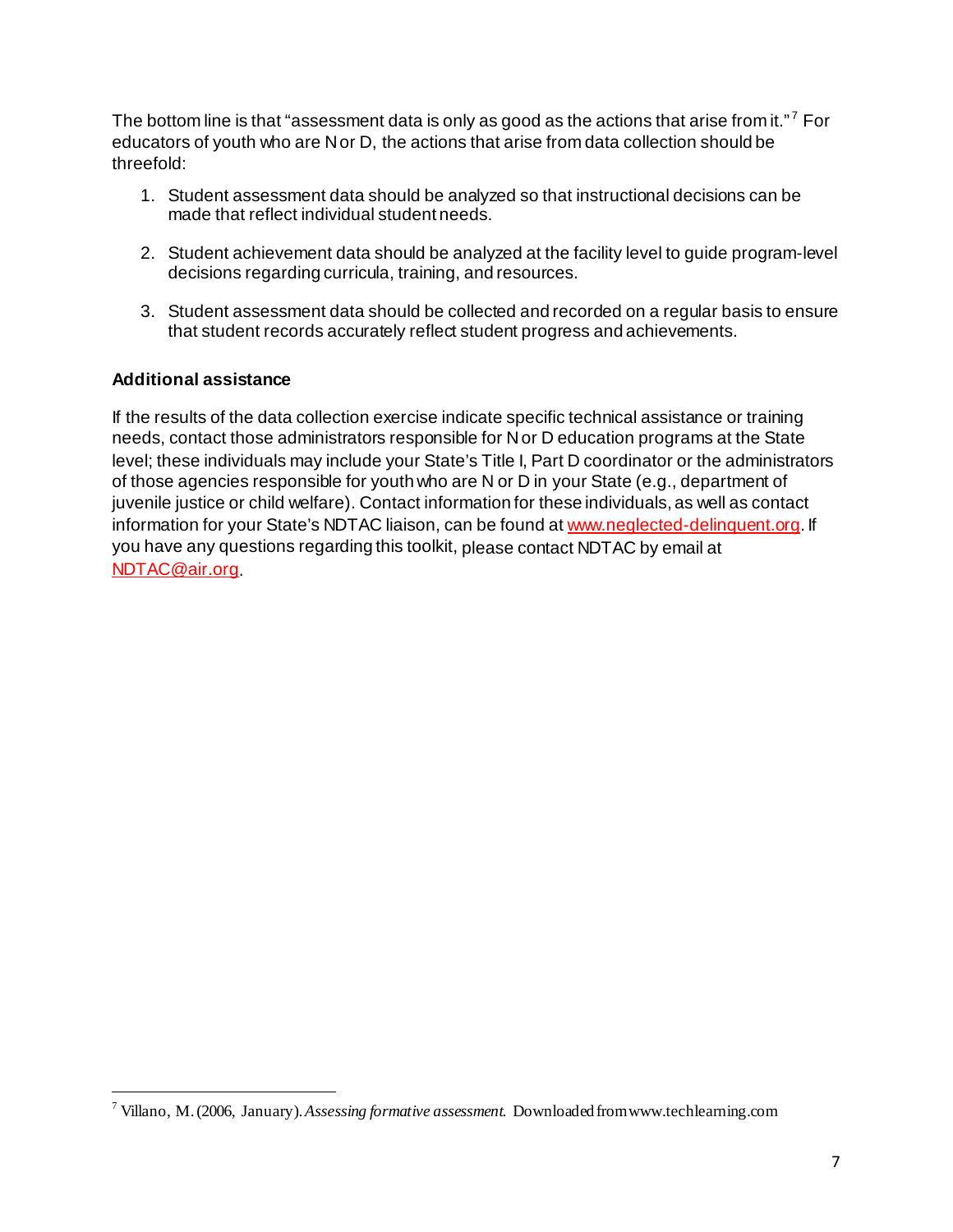# **Assessment Toolkit Worksheet: Measuring Student Academic Performance**

# **Introduction**

This workbook has been designed as an accompaniment to *The NDTAC Assessment Toolkit: Measuring Student Academic Performance*. Programs may use these tables to document and monitor their program's assessment procedures and their students' academic performance. There are five tables in which to record program data:

- 1. Documenting Process and Procedures
- 2. Pretesting Procedures
- 3. Posttesting Procedures
- 4. Records Transfer
- 5. Academic Performance

# **Please note that these worksheets can assist with required data reporting preparation. However, this document is not a Federal, State, or locally required reporting form and should only be used and presented by the program as an informal self-assessment.**

# **Definitions**

# Long-term

Programs should indicate the amount of time they consider enrolled students "long-term" (for example, the Federal government defines this length as 90 days). This should be done in Table 1, row 10, and referenced throughout the workbook when asked to refer to "long-term" student totals.

# Review Period

This workbook allows programs to record data for one period of review at a time. This time period should be defined in Table 1, row 11, and used throughout the document. Programs should consider defining review periods based on the time it takes a program to implement changes and collect new results (for example, every six months or every school year). To facilitate the process of selfassessment, these worksheets can be printed and completed multiple times in order to compare data. Alternatively, programs may download the electronic version of these tables (http://www.neglected- delinquent.org/nd/resources/toolkits/tool\_prepost\_practitioners\_tables.xls), which provides additional space for multiple periods of review and will automatically generate graphs from the data entered.

# **Next Steps**

Table 1 is a space to gather information on process and procedures within the program. Tables 2–5 allow programs to record information and outline steps needed to meet goals in each area. These goals may be used to evaluate results during the next review process and to monitor the program's progress over time.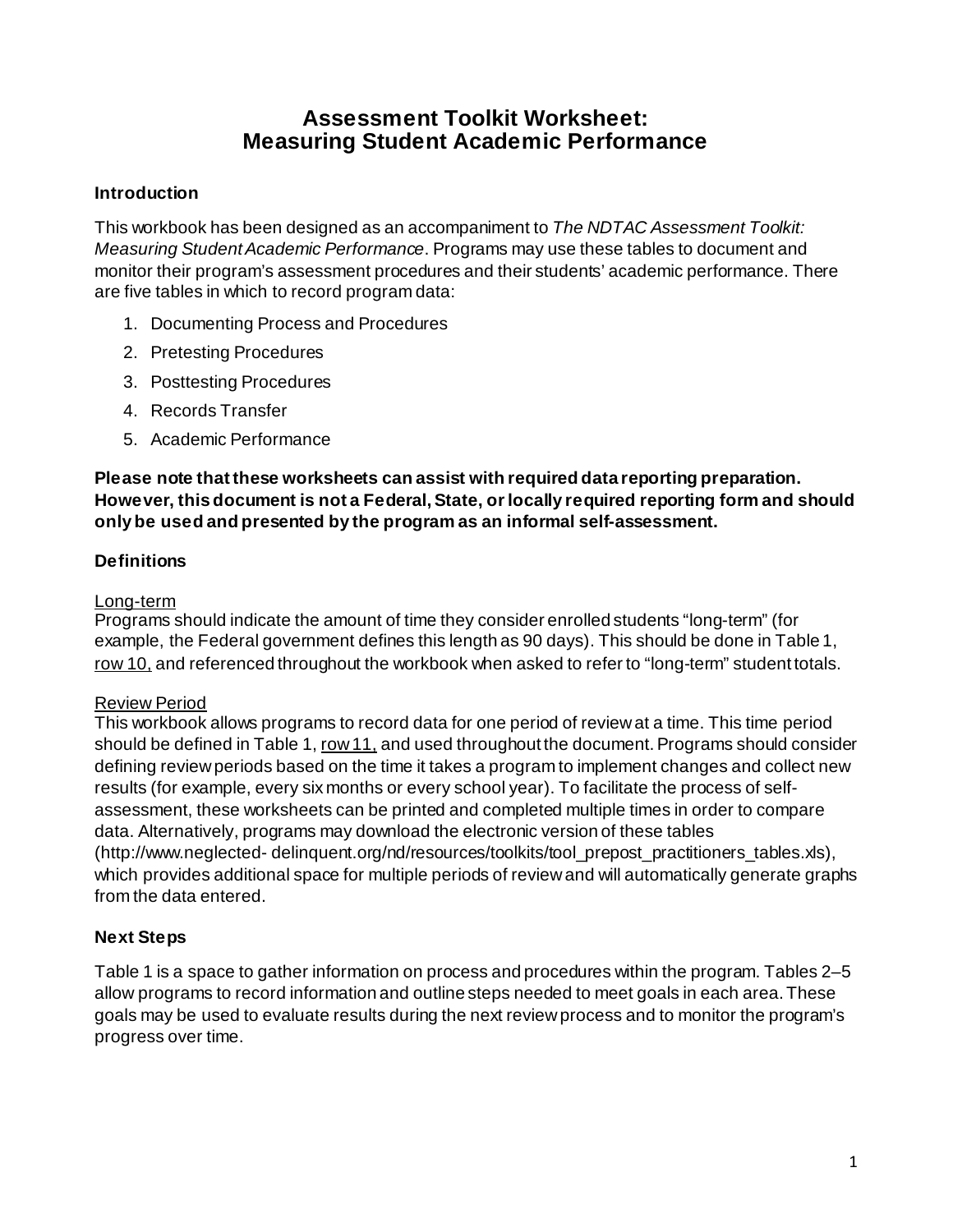## **Table 1: Documenting Process and Procedures**

Complete the following table to document general information regarding the program's student assessment practices. The last two rows should be used to define the length of time the program considers "long-term" and the time period under review. Both definitions should be used for consistency throughout the document.

| 1)       | Which assessment(s) does the program use to test<br>progress in reading?                                                                                                                              |                                                                                                                                                                 |
|----------|-------------------------------------------------------------------------------------------------------------------------------------------------------------------------------------------------------|-----------------------------------------------------------------------------------------------------------------------------------------------------------------|
| 2)<br>a) | Of these tests, which are used as pre-post tests in<br>the program?<br>Does your method of pre-post testing for<br>reading match those recommended by the<br>publisher of these test(s)? <sup>1</sup> | Yes<br>П<br>No<br>П                                                                                                                                             |
| 3)       | Which assessment(s) does the program use to test<br>progress in math?                                                                                                                                 | $\bullet$                                                                                                                                                       |
| 4)<br>a) | Of these tests, which are used as pre-post tests in<br>the program?<br>Does your method of pre-post testing for math<br>match those recommended by the publisher<br>of these test(s)?                 | <u> 1989 - Johann John Stone, mars eta bat eta bat eta bat ez arte eta bat ez arte eta bat ez arte ez arte ez a</u><br>Yes<br>□<br>$\Box$<br>No.                |
| 5)       | How were these pre-post assessments selected?                                                                                                                                                         | State required<br>Ц<br>District required<br>ப<br>Curriculum based<br>П<br>Teacher developed<br>Ш<br>Don't know<br>П<br>Other: _______________________<br>$\Box$ |
| 6)       | When was the last time a review of the pre-post tests and related procedures was performed in the<br>program, State, or district?                                                                     |                                                                                                                                                                 |

 $\overline{a}$ 

<span id="page-8-0"></span> $1$  For more information on pre-post test criteria, please review the NDTAC Pre-Post Guide available at www.neglected[delinquent.org.](http://www.neglected-delinquent.org/)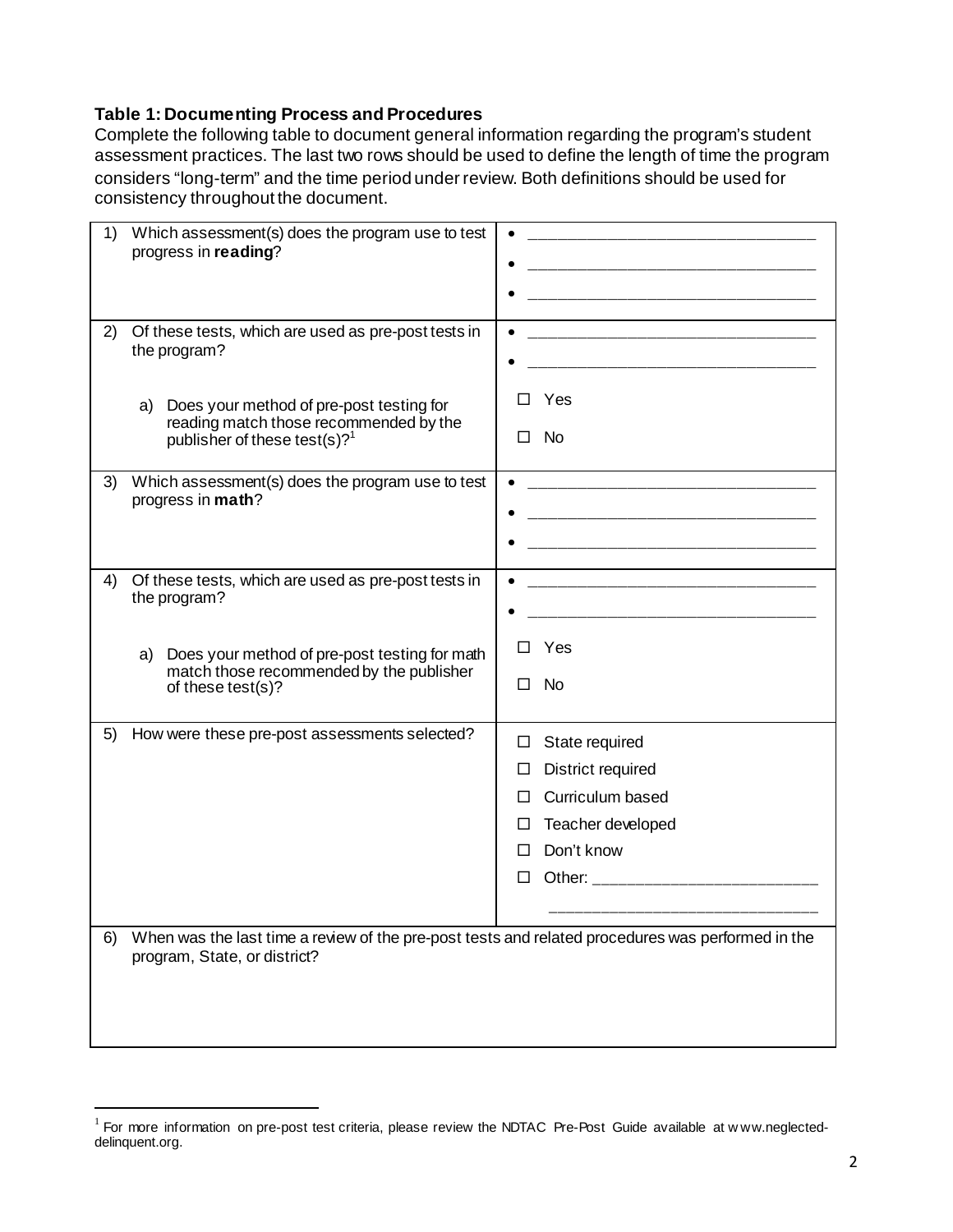| How well do these reading and math pre-post tests align with what is used in public schools in the<br>7)<br>same district?<br>In the same State?<br>a)                                                             |                                                                                                                                                                                                                                                                                                                                                                                                                                                                                                                                                                                           |
|--------------------------------------------------------------------------------------------------------------------------------------------------------------------------------------------------------------------|-------------------------------------------------------------------------------------------------------------------------------------------------------------------------------------------------------------------------------------------------------------------------------------------------------------------------------------------------------------------------------------------------------------------------------------------------------------------------------------------------------------------------------------------------------------------------------------------|
| Are the results of the pre-post tests scored in a format that is<br>8)<br>easily transferable for use by other facilities or agencies?                                                                             | Yes<br>$\Box$<br><b>No</b><br>П<br>If no, use the space to the left to<br>describe how this might be<br>improved.                                                                                                                                                                                                                                                                                                                                                                                                                                                                         |
| How does the program currently use assessment data?<br>9)<br>(Check all that apply.)                                                                                                                               | To report progress to students<br>□<br>To report progress to parents<br>ப<br>To report progress to<br>□<br>teachers/other school staff<br>To inform instructional/<br>$\Box$<br>curriculum decisions<br>To identify school strengths and<br>$\Box$<br>weaknesses<br>To identify student strengths<br>$\Box$<br>and weaknesses<br>To report progress to home<br>$\Box$<br>school/district<br>To report progress to State<br>□<br>agency/State department of<br>education<br>To maintain students'<br>ப<br>educational records<br>None of the above<br>П<br>Other: ___________________<br>□ |
| 10) Define the length of time the program considers "long-term"<br>for student enrollment.<br>*Use this length of time as a reference for answering questions<br>about long-term students throughout the workbook. |                                                                                                                                                                                                                                                                                                                                                                                                                                                                                                                                                                                           |
| 11) Indicate the time period under review.<br>(For example: January-June 2006, OR the 2005-06<br>school year)                                                                                                      |                                                                                                                                                                                                                                                                                                                                                                                                                                                                                                                                                                                           |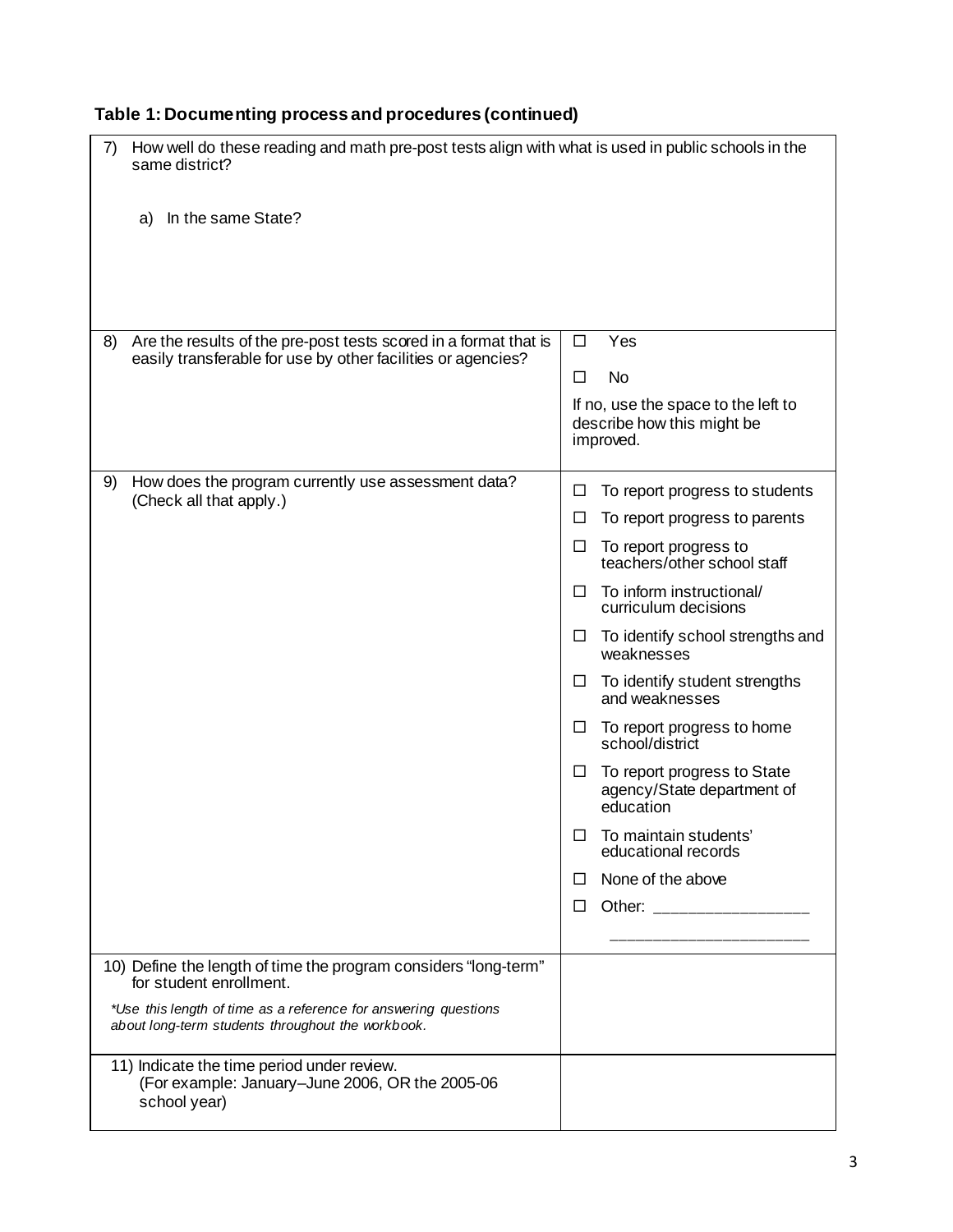# **Table 2: Pretesting Procedures**

Complete the following table to examine how promptly the program administers pretests to newly admitted students.

- 1. In row 1, indicate the total number of students who entered the program during the time period under review.
- 2. In the "Total" column, write the total number of students tested for each subject area at the given interval (within 30 days, or more than 30 days after entering the program).
- 3. In the "Percent" column, divide the total number of students pretested in each subject at each interval by the total number of students who entered the program (from row 1) and multiply by 100.
- 4. In the last column, set a goal for reducing the amount of time it takes to pretest students in reading and math (i.e., 75% of students will be pretested in reading and math within 30 days of entering the program; 100% will be pretested after 30 days). This goal may then be used to evaluate results during the next review and monitor the program's progress over time.

| 1) Total number of students who <b>entered</b> the program during the time<br>period under review: |       |                |      |
|----------------------------------------------------------------------------------------------------|-------|----------------|------|
|                                                                                                    |       |                |      |
|                                                                                                    | Total | <b>Percent</b> | Goal |
| 2) Students pretested in <b>reading</b> within 30 days of entering the program:                    |       |                |      |
| 3) Students pretested in <b>math</b> within 30 days of entering the program:                       |       |                |      |
| 4) Students pretested in reading more than 30 days after entering the<br>program:                  |       |                |      |
| 5) Students pretested in math more than 30 days after entering the<br>program:                     |       |                |      |

### Next Steps

Use the space below to detail the steps that need to be taken to meet the program's goals in this area.

\_\_\_\_\_\_\_\_\_\_\_\_\_\_\_\_\_\_\_\_\_\_\_\_\_\_\_\_\_\_\_\_\_\_\_\_\_\_\_\_\_\_\_\_\_\_\_\_\_\_\_\_\_\_\_\_\_\_\_\_\_\_\_\_\_\_\_\_\_\_\_\_\_\_\_\_\_\_\_\_\_\_\_ \_\_\_\_\_\_\_\_\_\_\_\_\_\_\_\_\_\_\_\_\_\_\_\_\_\_\_\_\_\_\_\_\_\_\_\_\_\_\_\_\_\_\_\_\_\_\_\_\_\_\_\_\_\_\_\_\_\_\_\_\_\_\_\_\_\_\_\_\_\_\_\_\_\_\_\_\_\_\_\_\_\_\_

\_\_\_\_\_\_\_\_\_\_\_\_\_\_\_\_\_\_\_\_\_\_\_\_\_\_\_\_\_\_\_\_\_\_\_\_\_\_\_\_\_\_\_\_\_\_\_\_\_\_\_\_\_\_\_\_\_\_\_\_\_\_\_\_\_\_\_\_\_\_\_\_\_\_\_\_\_\_\_\_\_\_\_

\_\_\_\_\_\_\_\_\_\_\_\_\_\_\_\_\_\_\_\_\_\_\_\_\_\_\_\_\_\_\_\_\_\_\_\_\_\_\_\_\_\_\_\_\_\_\_\_\_\_\_\_\_\_\_\_\_\_\_\_\_\_\_\_\_\_\_\_\_\_\_\_\_\_\_\_\_\_\_\_\_\_\_ \_\_\_\_\_\_\_\_\_\_\_\_\_\_\_\_\_\_\_\_\_\_\_\_\_\_\_\_\_\_\_\_\_\_\_\_\_\_\_\_\_\_\_\_\_\_\_\_\_\_\_\_\_\_\_\_\_\_\_\_\_\_\_\_\_\_\_\_\_\_\_\_\_\_\_\_\_\_\_\_\_\_\_

\_\_\_\_\_\_\_\_\_\_\_\_\_\_\_\_\_\_\_\_\_\_\_\_\_\_\_\_\_\_\_\_\_\_\_\_\_\_\_\_\_\_\_\_\_\_\_\_\_\_\_\_\_\_\_\_\_\_\_\_\_\_\_\_\_\_\_\_\_\_\_\_\_\_\_\_\_\_\_\_\_\_\_ \_\_\_\_\_\_\_\_\_\_\_\_\_\_\_\_\_\_\_\_\_\_\_\_\_\_\_\_\_\_\_\_\_\_\_\_\_\_\_\_\_\_\_\_\_\_\_\_\_\_\_\_\_\_\_\_\_\_\_\_\_\_\_\_\_\_\_\_\_\_\_\_\_\_\_\_\_\_\_\_\_\_\_

\_\_\_\_\_\_\_\_\_\_\_\_\_\_\_\_\_\_\_\_\_\_\_\_\_\_\_\_\_\_\_\_\_\_\_\_\_\_\_\_\_\_\_\_\_\_\_\_\_\_\_\_\_\_\_\_\_\_\_\_\_\_\_\_\_\_\_\_\_\_\_\_\_\_\_\_\_\_\_\_\_\_\_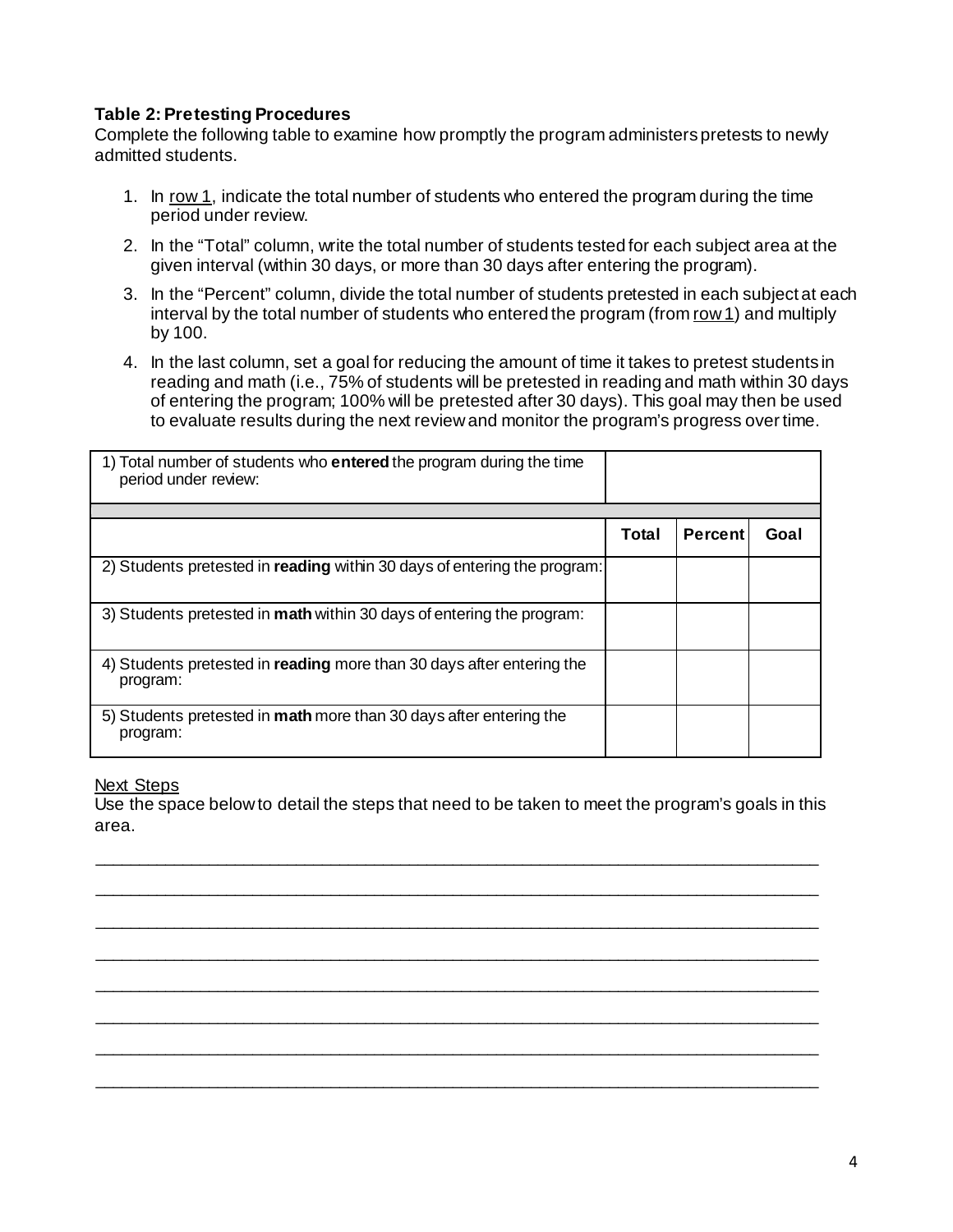# **Table 3: Posttesting Procedures**

Complete the following table to examine what percentage of long-term students is administered post- tests.

- 1. In row 1, indicate the total number of long-term students (as defined in Table 1, row 11) in the program during the time period under review.
- 2. In the "Total" column, write the total number of long-term students who were administered posttests in reading (row 2) and math (row 3).
- 3. In the "Percent" column, divide the total number of long-term students posttested in each subject by the total number of long-term students in the program (from row 1) and multiply by 100.
- 4. In the last column, set a goal for increasing the percentage of long-term students leaving with complete testing records. This goal may then be used to evaluate results during the next review and to monitor the program's progress over time.

| 1) Total number of <b>long-term students</b> enrolled in the program during<br>the period under review: |       |                |      |
|---------------------------------------------------------------------------------------------------------|-------|----------------|------|
|                                                                                                         |       |                |      |
|                                                                                                         | Total | <b>Percent</b> | Goal |
| 2) Long-term students who were administered posttests in reading:                                       |       |                |      |
| 3) Long-term students who were administered posttests in math:                                          |       |                |      |

### **Next Steps**

Use the space below to detail the steps that need to be taken to meet the program's goals in this area.

\_\_\_\_\_\_\_\_\_\_\_\_\_\_\_\_\_\_\_\_\_\_\_\_\_\_\_\_\_\_\_\_\_\_\_\_\_\_\_\_\_\_\_\_\_\_\_\_\_\_\_\_\_\_\_\_\_\_\_\_\_\_\_\_\_\_\_\_\_\_\_\_\_\_\_\_\_\_\_\_\_\_\_

\_\_\_\_\_\_\_\_\_\_\_\_\_\_\_\_\_\_\_\_\_\_\_\_\_\_\_\_\_\_\_\_\_\_\_\_\_\_\_\_\_\_\_\_\_\_\_\_\_\_\_\_\_\_\_\_\_\_\_\_\_\_\_\_\_\_\_\_\_\_\_\_\_\_\_\_\_\_\_\_\_\_\_ \_\_\_\_\_\_\_\_\_\_\_\_\_\_\_\_\_\_\_\_\_\_\_\_\_\_\_\_\_\_\_\_\_\_\_\_\_\_\_\_\_\_\_\_\_\_\_\_\_\_\_\_\_\_\_\_\_\_\_\_\_\_\_\_\_\_\_\_\_\_\_\_\_\_\_\_\_\_\_\_\_\_\_

\_\_\_\_\_\_\_\_\_\_\_\_\_\_\_\_\_\_\_\_\_\_\_\_\_\_\_\_\_\_\_\_\_\_\_\_\_\_\_\_\_\_\_\_\_\_\_\_\_\_\_\_\_\_\_\_\_\_\_\_\_\_\_\_\_\_\_\_\_\_\_\_\_\_\_\_\_\_\_\_\_\_\_

\_\_\_\_\_\_\_\_\_\_\_\_\_\_\_\_\_\_\_\_\_\_\_\_\_\_\_\_\_\_\_\_\_\_\_\_\_\_\_\_\_\_\_\_\_\_\_\_\_\_\_\_\_\_\_\_\_\_\_\_\_\_\_\_\_\_\_\_\_\_\_\_\_\_\_\_\_\_\_\_\_\_\_ \_\_\_\_\_\_\_\_\_\_\_\_\_\_\_\_\_\_\_\_\_\_\_\_\_\_\_\_\_\_\_\_\_\_\_\_\_\_\_\_\_\_\_\_\_\_\_\_\_\_\_\_\_\_\_\_\_\_\_\_\_\_\_\_\_\_\_\_\_\_\_\_\_\_\_\_\_\_\_\_\_\_\_

\_\_\_\_\_\_\_\_\_\_\_\_\_\_\_\_\_\_\_\_\_\_\_\_\_\_\_\_\_\_\_\_\_\_\_\_\_\_\_\_\_\_\_\_\_\_\_\_\_\_\_\_\_\_\_\_\_\_\_\_\_\_\_\_\_\_\_\_\_\_\_\_\_\_\_\_\_\_\_\_\_\_\_

\_\_\_\_\_\_\_\_\_\_\_\_\_\_\_\_\_\_\_\_\_\_\_\_\_\_\_\_\_\_\_\_\_\_\_\_\_\_\_\_\_\_\_\_\_\_\_\_\_\_\_\_\_\_\_\_\_\_\_\_\_\_\_\_\_\_\_\_\_\_\_\_\_\_\_\_\_\_\_\_\_\_\_ \_\_\_\_\_\_\_\_\_\_\_\_\_\_\_\_\_\_\_\_\_\_\_\_\_\_\_\_\_\_\_\_\_\_\_\_\_\_\_\_\_\_\_\_\_\_\_\_\_\_\_\_\_\_\_\_\_\_\_\_\_\_\_\_\_\_\_\_\_\_\_\_\_\_\_\_\_\_\_\_\_\_\_

\_\_\_\_\_\_\_\_\_\_\_\_\_\_\_\_\_\_\_\_\_\_\_\_\_\_\_\_\_\_\_\_\_\_\_\_\_\_\_\_\_\_\_\_\_\_\_\_\_\_\_\_\_\_\_\_\_\_\_\_\_\_\_\_\_\_\_\_\_\_\_\_\_\_\_\_\_\_\_\_\_\_\_ \_\_\_\_\_\_\_\_\_\_\_\_\_\_\_\_\_\_\_\_\_\_\_\_\_\_\_\_\_\_\_\_\_\_\_\_\_\_\_\_\_\_\_\_\_\_\_\_\_\_\_\_\_\_\_\_\_\_\_\_\_\_\_\_\_\_\_\_\_\_\_\_\_\_\_\_\_\_\_\_\_\_\_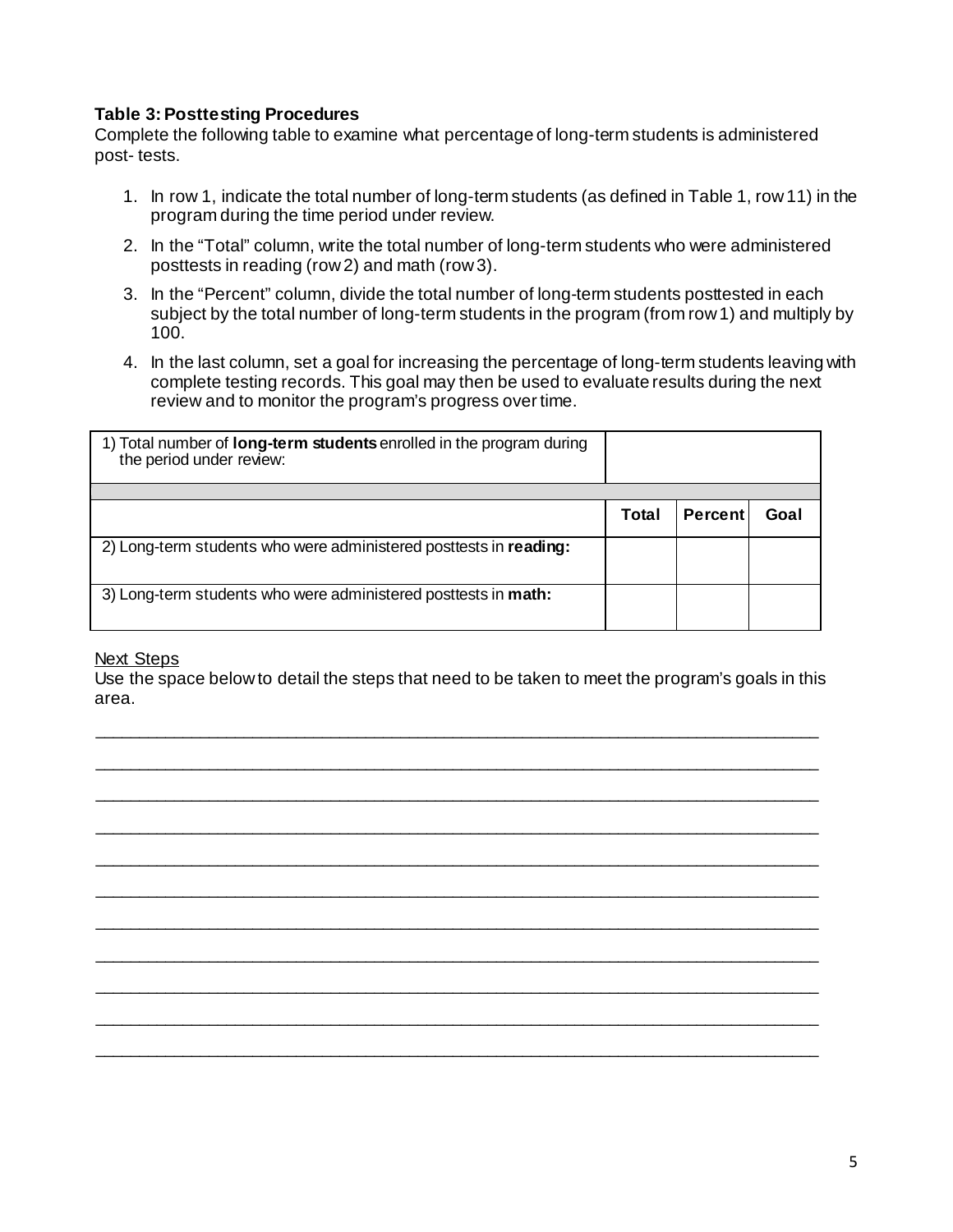# **Table 4: Records Transfer**

Complete the following table to examine how many long-term students leave the program with thorough and up-to-date academic performance records.

- 1. In row 1, indicate the total number of long-term students (as defined in Table 1, row 11) who left the program during the time period under review.
- 2. In the "Total" column, write the total number of long-term students who left the program with up- to-date posttesting data in reading (row 2) and math (row 3).
- 3. In the "Percent" column, divide the total number of long-term students who left the program with up-to-date reading records (row 2) by the total number of long-term students who left the program during the time period under review (from row 1) and multiply by 100. Repeat for math (row 3).
- 4. In the last column, set a goal for increasing the percentage of students who leave the program with thorough, up-to-date achievement records. This goal may then be used to evaluate results during the next review and monitor the program's progress over time.

| 1) Total number of <b>long-term students</b> who left the program during the<br>time period under review:            |       |                |      |
|----------------------------------------------------------------------------------------------------------------------|-------|----------------|------|
|                                                                                                                      |       |                |      |
|                                                                                                                      | Total | <b>Percent</b> | Goal |
| 2) Long-term students who left the program with up-to-date (within the<br>last 90 days) reading achievement records: |       |                |      |
| 3) Long-term students who left the program with up-to-date (within the<br>last 90 days) math achievement records:    |       |                |      |

### Next Steps

Use the space below to detail the steps that need to be taken to meet the program's goals in this area.

\_\_\_\_\_\_\_\_\_\_\_\_\_\_\_\_\_\_\_\_\_\_\_\_\_\_\_\_\_\_\_\_\_\_\_\_\_\_\_\_\_\_\_\_\_\_\_\_\_\_\_\_\_\_\_\_\_\_\_\_\_\_\_\_\_\_\_\_\_\_\_\_\_\_\_\_\_\_\_\_\_\_\_

\_\_\_\_\_\_\_\_\_\_\_\_\_\_\_\_\_\_\_\_\_\_\_\_\_\_\_\_\_\_\_\_\_\_\_\_\_\_\_\_\_\_\_\_\_\_\_\_\_\_\_\_\_\_\_\_\_\_\_\_\_\_\_\_\_\_\_\_\_\_\_\_\_\_\_\_\_\_\_\_\_\_\_

\_\_\_\_\_\_\_\_\_\_\_\_\_\_\_\_\_\_\_\_\_\_\_\_\_\_\_\_\_\_\_\_\_\_\_\_\_\_\_\_\_\_\_\_\_\_\_\_\_\_\_\_\_\_\_\_\_\_\_\_\_\_\_\_\_\_\_\_\_\_\_\_\_\_\_\_\_\_\_\_\_\_\_ \_\_\_\_\_\_\_\_\_\_\_\_\_\_\_\_\_\_\_\_\_\_\_\_\_\_\_\_\_\_\_\_\_\_\_\_\_\_\_\_\_\_\_\_\_\_\_\_\_\_\_\_\_\_\_\_\_\_\_\_\_\_\_\_\_\_\_\_\_\_\_\_\_\_\_\_\_\_\_\_\_\_\_

\_\_\_\_\_\_\_\_\_\_\_\_\_\_\_\_\_\_\_\_\_\_\_\_\_\_\_\_\_\_\_\_\_\_\_\_\_\_\_\_\_\_\_\_\_\_\_\_\_\_\_\_\_\_\_\_\_\_\_\_\_\_\_\_\_\_\_\_\_\_\_\_\_\_\_\_\_\_\_\_\_\_\_ \_\_\_\_\_\_\_\_\_\_\_\_\_\_\_\_\_\_\_\_\_\_\_\_\_\_\_\_\_\_\_\_\_\_\_\_\_\_\_\_\_\_\_\_\_\_\_\_\_\_\_\_\_\_\_\_\_\_\_\_\_\_\_\_\_\_\_\_\_\_\_\_\_\_\_\_\_\_\_\_\_\_\_

\_\_\_\_\_\_\_\_\_\_\_\_\_\_\_\_\_\_\_\_\_\_\_\_\_\_\_\_\_\_\_\_\_\_\_\_\_\_\_\_\_\_\_\_\_\_\_\_\_\_\_\_\_\_\_\_\_\_\_\_\_\_\_\_\_\_\_\_\_\_\_\_\_\_\_\_\_\_\_\_\_\_\_

\_\_\_\_\_\_\_\_\_\_\_\_\_\_\_\_\_\_\_\_\_\_\_\_\_\_\_\_\_\_\_\_\_\_\_\_\_\_\_\_\_\_\_\_\_\_\_\_\_\_\_\_\_\_\_\_\_\_\_\_\_\_\_\_\_\_\_\_\_\_\_\_\_\_\_\_\_\_\_\_\_\_\_ \_\_\_\_\_\_\_\_\_\_\_\_\_\_\_\_\_\_\_\_\_\_\_\_\_\_\_\_\_\_\_\_\_\_\_\_\_\_\_\_\_\_\_\_\_\_\_\_\_\_\_\_\_\_\_\_\_\_\_\_\_\_\_\_\_\_\_\_\_\_\_\_\_\_\_\_\_\_\_\_\_\_\_

\_\_\_\_\_\_\_\_\_\_\_\_\_\_\_\_\_\_\_\_\_\_\_\_\_\_\_\_\_\_\_\_\_\_\_\_\_\_\_\_\_\_\_\_\_\_\_\_\_\_\_\_\_\_\_\_\_\_\_\_\_\_\_\_\_\_\_\_\_\_\_\_\_\_\_\_\_\_\_\_\_\_\_

\_\_\_\_\_\_\_\_\_\_\_\_\_\_\_\_\_\_\_\_\_\_\_\_\_\_\_\_\_\_\_\_\_\_\_\_\_\_\_\_\_\_\_\_\_\_\_\_\_\_\_\_\_\_\_\_\_\_\_\_\_\_\_\_\_\_\_\_\_\_\_\_\_\_\_\_\_\_\_\_\_\_\_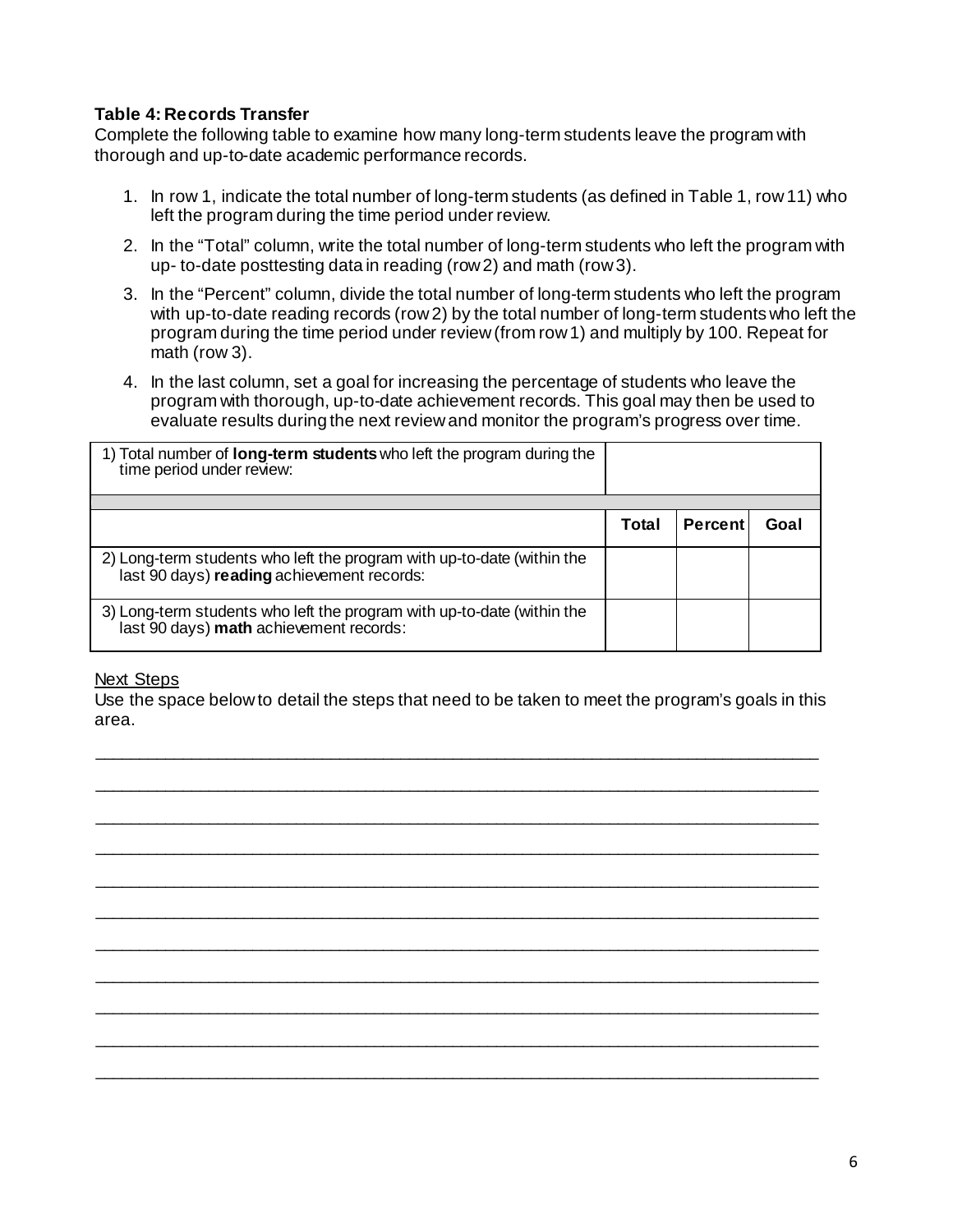### **Table 5: Academic Performance**

Complete the following table to examine student performance in reading and math from pre- to posttest.

- 1. Indicate the total number of long-term students (as defined in Table 1, row 11) in the program who were given complete pre-post tests in reading (row 1) and math (row 2) during the time period under review.
- 2. In the "Total" column, write the total number of long-term students who showed each grade level change for reading (rows 3-6) and math (rows 7-10).
- 3. In the "Percent" column, divide the number of long-term students showing each level of change by the total number of long-term students in the program given both pre- and posttests for the corresponding subject (i.e., divide reading changes by the total in row 1 and math changes by the total in row 2).
- 4. In the last column, set a goal for improving student academic performance. This goal may then be used to evaluate results during the next review and to monitor the program's progress over time.

| 1) | Total number of <b>long-term</b> students who were given both a pre- and<br>posttest in <b>reading</b> during the time period under review: |              |                |      |
|----|---------------------------------------------------------------------------------------------------------------------------------------------|--------------|----------------|------|
| 2) | Total number of <b>long-term</b> students who were given both a pre- and<br>posttest in <b>math</b> during the time period under review:    |              |                |      |
|    |                                                                                                                                             |              |                |      |
|    |                                                                                                                                             | <b>Total</b> | <b>Percent</b> | Goal |
| 3) | Long-term students who showed <i>negative</i> grade level change from<br>pre- to most recent posttest in reading:                           |              |                |      |
| 4) | Long-term students who showed no grade level change from pre-to<br>most recent posttest in reading:                                         |              |                |      |
| 5) | Long-term students who showed up to one grade level improvement<br>from pre- to most recent posttest in reading:                            |              |                |      |
| 6) | Long-term students who showed more than one grade level<br>improvement from pre- to most recent posttest in reading:                        |              |                |      |
| 7) | Long-term students who showed <i>negative</i> grade level change from<br>pre- to most recent posttest in math:                              |              |                |      |
| 8) | Long-term students who showed no grade level change from pre-to<br>most recent posttest in math:                                            |              |                |      |
| 9) | Long-term students who showed up to one grade level improvement<br>from pre- to most recent posttest in math:                               |              |                |      |
|    | 10) Long-term students who showed more than one grade level<br>improvement from pre- to most recent posttest in math:                       |              |                |      |